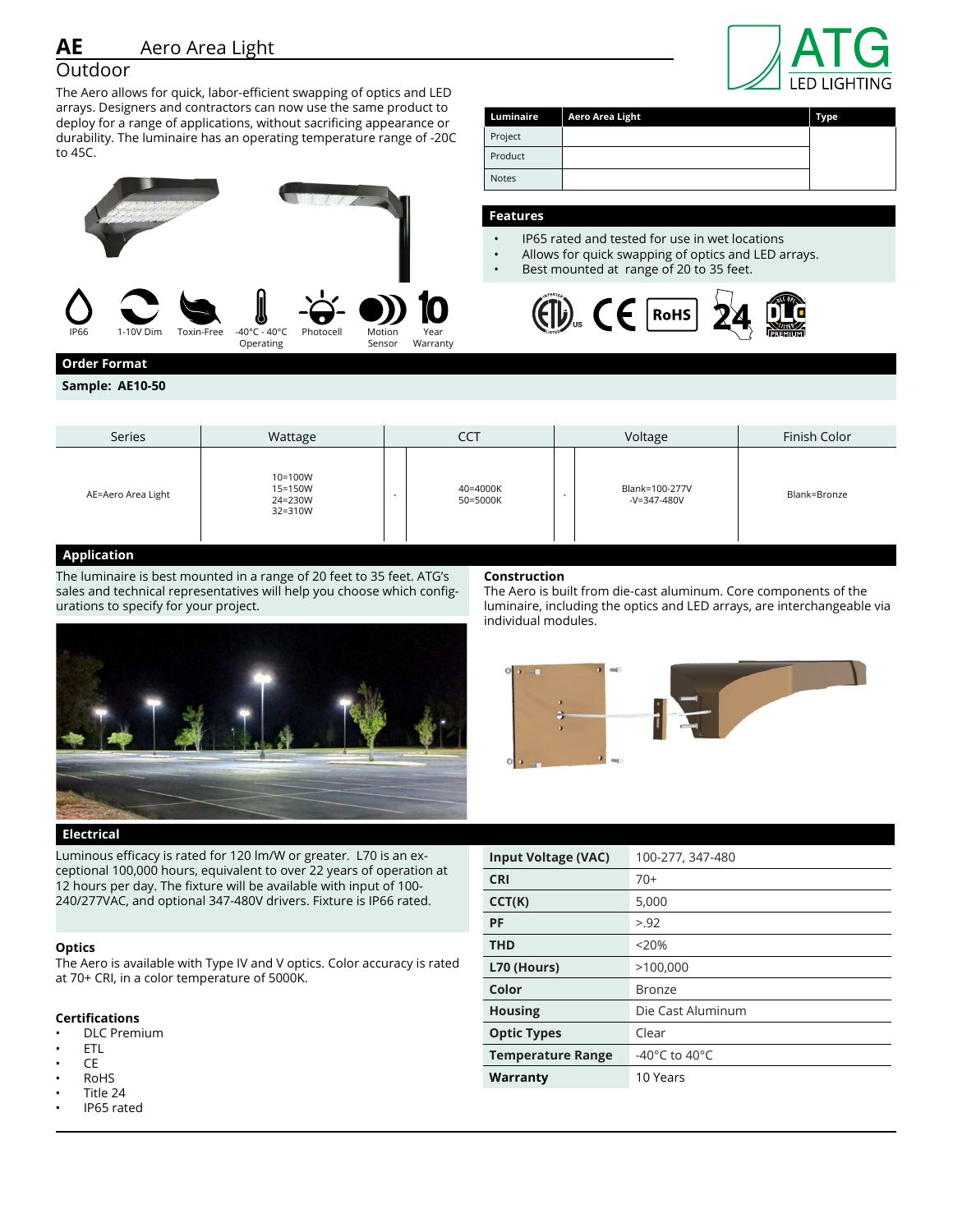# Outdoor

# **Lumen Data**

|                       |             |                |                    |                |                    | 4K          |                    |                |
|-----------------------|-------------|----------------|--------------------|----------------|--------------------|-------------|--------------------|----------------|
| <b>Catalog Number</b> | Wattage (W) | System Wattage |                    | T <sub>2</sub> |                    | T4          |                    | T <sub>5</sub> |
|                       |             |                | Efficacy<br>(Lm/W) | Lumens (Lm)    | Efficacy<br>(Lm/W) | Lumens (Lm) | Efficacy<br>(Lm/W) | Lumens (Lm)    |
| AE10-40               | 100         | 97W            | 123                | 11965          | 123                | 11957       | 126                | 12261          |
| AE15-40               | 150         | 150W           | 119                | 17890          | 123                | 18464       | 122                | 18358          |
| AE24-40               | 240         | 211W           | 117                | 24703          | 123                | 25955       | 122                | 25806          |
| AE32-40               | 320         | 303W           | 114                | 34772          | 123                | 37235       | 122                | 37021          |
|                       |             |                |                    |                |                    |             |                    |                |
|                       |             |                |                    |                |                    | 5K          |                    |                |
| Catalog Number        | Wattage (W) | System Wattage |                    | T <sub>2</sub> |                    | T4          |                    | T <sub>5</sub> |
|                       |             |                | Efficacy<br>(Lm/W) | Lumens (Lm)    | Efficacy<br>(Lm/W) | Lumens (Lm) | Efficacy<br>(Lm/W) | Lumens (Lm)    |
| AE10-50               | 100         | 97W            | 129                | 12595          | 129                | 12586       | 132                | 12907          |
| AE15-50               | 150         | 150W           | 125                | 18832          | 129                | 19436       | 128                | 19324          |
| AE24-50               | 240         | 211W           | 123                | 26003          | 129                | 27321       | 128                | 27164          |
| AE32-50               | 320         | 303W           | 120                | 36602          | 129                | 39195       | 128                | 38970          |

ATG Core Product

| Catalog Number | SP <sub>D</sub> | <b>Distribution</b> | <b>BUG</b>    | EPA |
|----------------|-----------------|---------------------|---------------|-----|
| AE10-XX        | 10KV Optional   | T <sub>3</sub> S    | <b>B2U2G2</b> | 2.6 |
| AE15-XX        | 10KV Optional   | T <sub>3</sub> S    | <b>B3U2G3</b> | 2.8 |
| AE24-XX        | 10KV Optional   | T3S                 | <b>B3U2G3</b> | 2.9 |
| AE32-XX        | 10KV Optional   | T3S                 | B4U3G4        | 2.9 |

| <b>Dimensions</b> |              |                                                                          |                                                      |
|-------------------|--------------|--------------------------------------------------------------------------|------------------------------------------------------|
|                   |              | L<br>$\overline{\bullet}$<br>$\circ$<br>$_{\odot}$<br>$\overline{\cdot}$ | W<br>$\overline{\overset{\circ}{\mathbb{0}}}$<br>h m |
|                   | $\mathsf{H}$ |                                                                          | $\circledast$<br>J                                   |
| Part No.          | Length (L)   | Width(W)                                                                 | Height (H)                                           |
| AE10              | 26.5         | 12                                                                       | $6.7\,$                                              |
| AE15              | 27.5         | 12                                                                       | 6.7                                                  |
| AE24              | 28.5         | 12                                                                       | 6.7                                                  |
| AE32              | 29.5         | 12                                                                       | 6.7                                                  |

Recorded in inches



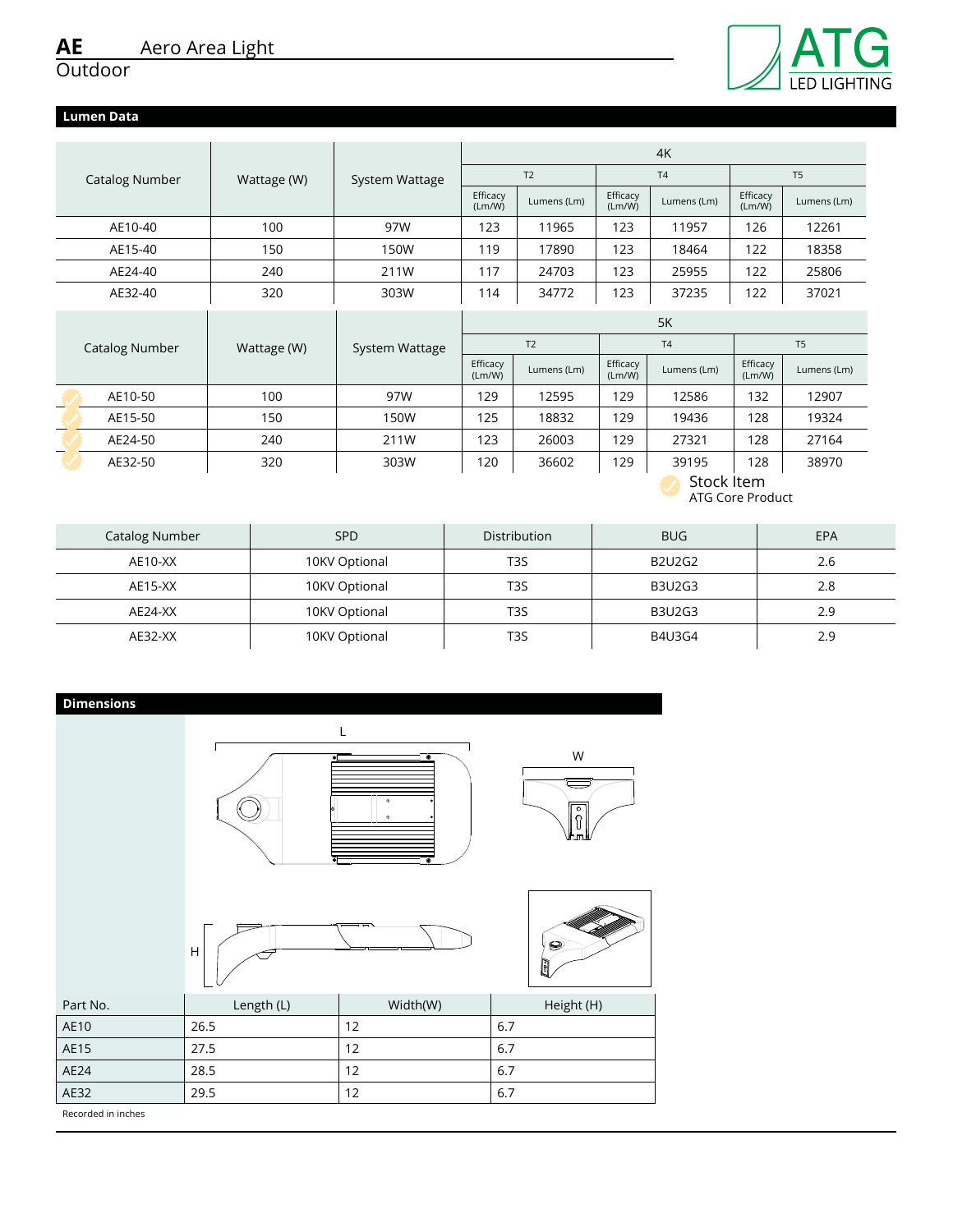# <u>AE</u><br>Outdoor  $\frac{1}{2}$

# **Sensor**



**BR1823 Digital PIR Bi-level Sensor Description** 





| <b>Power Supply</b><br>120-277VAC 50/60Hz<br><b>Maximum Load</b><br>Resistive/Tungsten - 600W@120V<br>-40°C-70 °C<br>Ballast Electronic (LED) -800/1200VA@120/277V<br><b>Dim Control Output</b><br>0-10V, max. 25mA sinking current<br><b>Detection Radius/</b><br>30ft@40ft height/360°<br>Angle<br><b>Mounting Height</b><br>Max 24ft. @LW1 Max 40ft. @LS2<br><b>Remote Range</b><br>50ft. (15m) indoor, no backlight<br><b>Humidity</b><br>Max. 95% RH<br>Temperature<br>-40 °C - +70°C<br>NEUTRAL(White)<br>LINE(Black)<br>LOAD(Red)<br>NEUTRAL(White)<br>Dimming<br>Driver<br>鱼<br>GRAY (-)<br>VIOLET (+) | ATG |
|----------------------------------------------------------------------------------------------------------------------------------------------------------------------------------------------------------------------------------------------------------------------------------------------------------------------------------------------------------------------------------------------------------------------------------------------------------------------------------------------------------------------------------------------------------------------------------------------------------------|-----|
|                                                                                                                                                                                                                                                                                                                                                                                                                                                                                                                                                                                                                |     |
|                                                                                                                                                                                                                                                                                                                                                                                                                                                                                                                                                                                                                |     |
|                                                                                                                                                                                                                                                                                                                                                                                                                                                                                                                                                                                                                |     |
|                                                                                                                                                                                                                                                                                                                                                                                                                                                                                                                                                                                                                |     |
|                                                                                                                                                                                                                                                                                                                                                                                                                                                                                                                                                                                                                |     |
|                                                                                                                                                                                                                                                                                                                                                                                                                                                                                                                                                                                                                |     |
|                                                                                                                                                                                                                                                                                                                                                                                                                                                                                                                                                                                                                |     |
|                                                                                                                                                                                                                                                                                                                                                                                                                                                                                                                                                                                                                |     |



**\*see sensor specsheets for more info** or :<br>inf<sub>(</sub><br>oul einitial setup<br>International<br>Transfer ee<br>r n<br>ua ks<br>fc<br>500

# parameter, is also used to initiate automatic **Mounting**

**Square Mount**



**Hold off setpoint with automatic calibration option for convenience** 

**and added energy savings** 





**Round Mount**

Square mount Round mount